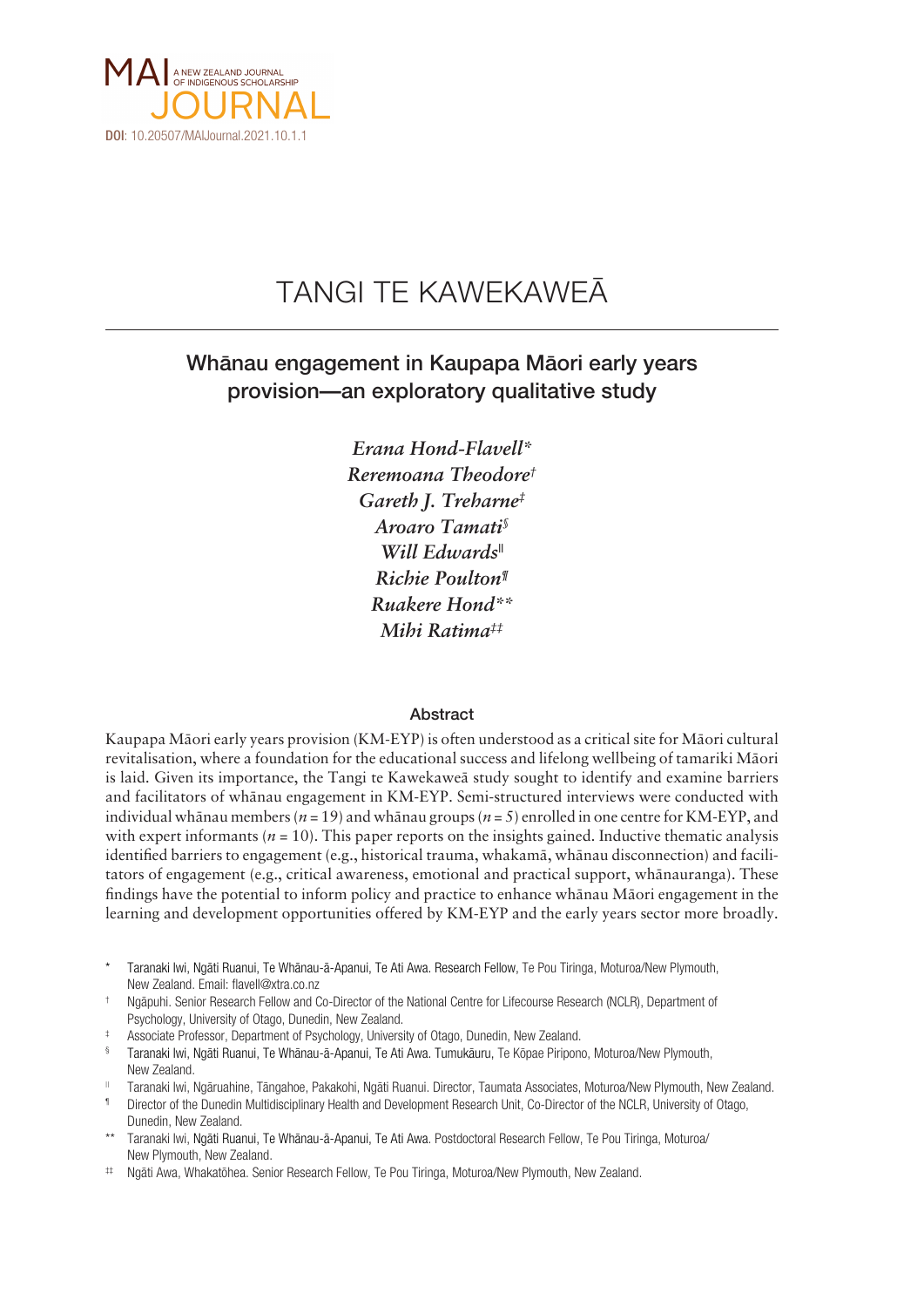#### Keywords

Kaupapa Mäori, early years, whänau development, engagement, barriers, facilitators

#### Introduction

High-quality early childhood education helps to ensure children have the optimal start to life, leading to social and economic benefits throughout the life course (ECE Taskforce, 2010; Elango et al., 2015). Kaupapa Mäori early years provision (KM-EYP) is a model of early childhood education that is located within a Mäori worldview, where Mäori knowledge, values, practices and aspirations are paramount, and Mäori language is the mode of communication. The foremost example of KM-EYP is Te Köhanga Reo, a national initiative for mokopuna and their whänau with the stated aim to strengthen Mäori language and philosophies through participation in the Kaupapa Mäori immersion centres and in the köhanga reo movement (see Te Köhanga Reo National Trust, n.d.). Other centres of KM-EYP operate independently as stand-alone entities. While promoting positive tamariki and whänau outcomes (Education Review Office, 2017), KM-EYP has a broad focus on the revitalisation of Mäori language and culture, and the improved health and wellbeing of Mäori communities (Tamati et al., 2008; Waitangi Tribunal, 2013).

Currently, only 19.4% of Mäori preschoolers are enrolled in KM-EYP (Ministry of Education, 2020), which suggests at least 80% miss out on the benefits of involvement, including early access to the Kaupapa-Mäori/Mäori-medium education pathway. The authors believe more can be learned about whänau participation in KM-EYP and the factors that obstruct or facilitate engagement. Rather than make deficit assumptions about Mäori participation, this paper reports on a study that sought the perspectives of whänau members from one site of KM-EYP, each of whom had participated in the centre at some point over its 25 years of operation.

# Background

#### **Kaupapa Māori early years provision**

Kaupapa Mäori Early Years Provision is an inclusive term utilised by the authors to describe early education initiatives that locate themselves philosophically and politically within an ao Mäori worldview. This Kaupapa Mäori orientation (Royal Tangaere, 2012; G. H. Smith, 1997) underpins the provision, framing the curriculum, pedagogy, organisational structure and processes of each site. The model is informed by the past yet future-focused on the intergenerational wellbeing

of whänau and community. It is an optimal learning environment for tamariki and their whänau (Education Review Office, 2017).

Graham Smith (1997) identified six intervention principles that are integral to the Kaupapa Mäori paradigm, and inherent in KM-EYP. These are Tino Rangatiratanga—the self-determination principle; taonga tuku iho—the cultural aspirations principle; ako Mäori—the culturally preferred pedagogy principle; kia piki ake i ngä raruraru o te käinga—the socio-economic mediation principle; whänau—the extended family structure principle; and kaupapa—the collective philosophy principle. Whänau is at once a unit of association and belonging, a value, a practice, an attitude and a worldview. Within the whänau collectives of KM-EYP, identity, language and cultural confidence are fostered. The cultural framework of whänau (Durie, 1997; G. H. Smith, 1997) has the potential to be a powerful intervention in the pernicious impacts of colonisation on the lives of Mäori.

KM-EYP adheres to Aotearoa New Zealand's early childhood curriculum, *Te Whäriki: He whäriki mätauranga mö ngä mokopuna o Aotearoa*, which was first published in 1996 having been developed with input from the Köhanga Reo National Trust. Consequently, the curriculum framework drew on the traditional Mäori concepts that were woven into the philosophy of köhanga reo (Ministry of Education, 2017). When *Te Whäriki* was reviewed in 2017 to better reflect changes in the early years sector, the input of the trust continued, producing *Te Whäriki a te Köhanga Reo*, which expands on the ao Mäori themes of the first edition for use in köhanga reo with "guidance for kaiako to support implementation" (Ministry of Education, 2017). A revised version of the framework was produced for the general early childhood sector to more broadly support the learning and development of children of all cultures and contexts. Each version of *Te Whäriki* clearly describes the integral role of family and community in early education provision, explicitly linking children's learning and development to parent, whänau and community participation.

In addition to the köhanga reo movement, which is credited in large measure with the success of Mäori efforts to revitalise Mäori language and culture and rebuild Mäori communities, KM-EYP includes Mäori immersion centres that are chartered to, and directly funded by, the Ministry of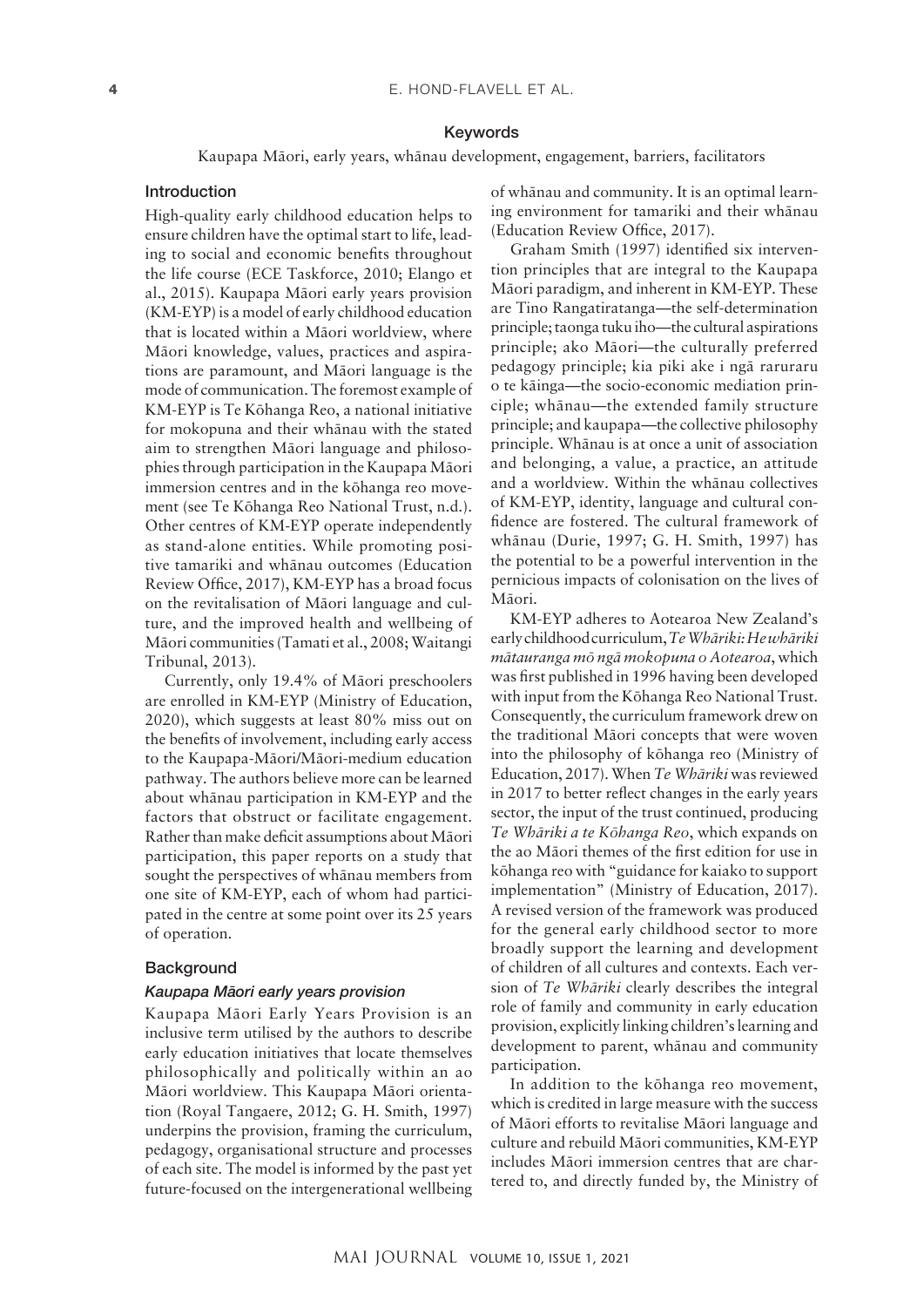Education (2019a) but operate in accord with the Kaupapa Mäori philosophy, principles and objectives outlined above. One such centre is Te Köpae Piripono, in Taranaki. The centre was established in 1994 by members of the local community as a key part of a strategy to reverse the negative impacts of colonisation on the Taranaki Mäori community. In particular, the muru raupatu (government legislated land confiscations and aggressions; Waitangi Tribunal, 1996) had caused widespread suffering and loss for Taranaki whänau, hapü and iwi (see Hond, 2013).

The primary objectives of those who founded Te Köpae Piripono were the reclamation and revitalisation of Taranaki reo and tikanga leading to cultural, social, political and economic restoration of whänau and community (Tamati et al., 2008). The centre was established so that local tamariki and their whänau had a place where they could safely be Mäori, nurtured in an immersive Mäori (Taranaki) early years and whänau setting providing a foundation for successful engagement as Mäori in the local community and in society. The provision is guided by kaupapa Mäori principles and the teachings of Taranaki tüpuna (Tamati et al., in press), and includes both the children's programme and a parents'/whänau programme of wänanga and learning opportunities. As a Taranaki-based example of KM-EYP, Te Köpae Piripono was the site of the Tangi te Kawekaweä study.

# *Family engagement in early childhood education*

Mounting international evidence supports the benefits for children of family engagement in early childhood education. Halgunseth and colleagues (2009) are among those who suggest that the most favourable outcomes for children are achieved when early childhood centres work in partnership with families. Meaningful connections between home and centre have been shown to enhance children's cognitive and social development as well as positive self-image (Hedges & Lee, 2010). Family engagement in children's learning environments has been found to be one of the strongest predictors of children's school success (Weiss et al., 2009). In Aotearoa, Bevan-Brown (2003) demonstrated that whänau and community engagement in children's learning positively influences tamariki aspirations and expectations.

Beyond the benefits for children of family engagement in early childhood education, positive outcomes for parents and families have also been demonstrated (Duncan et al., 2012; Munford et al.,

2007). Mitchell and colleagues (2006) suggest that collaborations between early childhood centres and parent/family/community that are genuinely inclusive, and empowering, are the environments most likely to attract parents, thereby providing access to learning and development pathways for both children and families. Outcomes for parents might include strengthened literacy, greater engagement in their education and work environments (see Ministry of Education, 2006) and increased parenting confidence (Duncan et al., 2012). Clarkin-Phillips and Carr (2009) proposed that the provision by early childhood centres of parent support and development initiatives facilitated higher levels of parent and whänau engagement, with the potential to positively influence Mäori children's lifelong learning dispositions.

# *Whānau engagement in Kaupapa Māori early years provision*

The Mäori medium education path, with KM-EYP at its outset, has been shown to provide an optimal learning environment for tamariki Mäori, achieving better outcomes than do English medium settings (Education Review Office, New Zealand Qualifications Authority, Ministry of Education, & New Zealand Teachers Council, 2010; Ministry of Education, 2013; Pihama et al., 2004). As previously stated, there is the potential for the parents and whänau of enrolled tamariki to also derive great benefit through involvement in the Kaupapa Mäori and whänau-centred approach of these initiatives (Cooper et al., 2004; Ratima et al., 2012; Waitangi Tribunal, 2013).

Despite the evidence for the merits of Mäori medium education, an overwhelming majority of tamariki Mäori are enrolled in the general English medium stream. Until a critical mass is achieved of participation in KM-EYP, as the access point to the Mäori medium pathway, the outcome potential of Kaupapa Mäori education for whänau and community cannot be realised. The reasons for non-participation are likely to include the well-documented (Ministry of Education, 2012; Ratima et al., 2012) issues of availability and access, perceptions of quality, awareness, resourcing and parental experience of education. Even when tamariki are enrolled, those issues may persist to hinder parental and whänau engagement in the activities and operation of centres (Tamati et al., 2008). Goodall and Montgomery (2014) found that the benefit to families in early childhood programmes is commensurate with the degree and nature of parents' engagement in the programme and in their children's learning.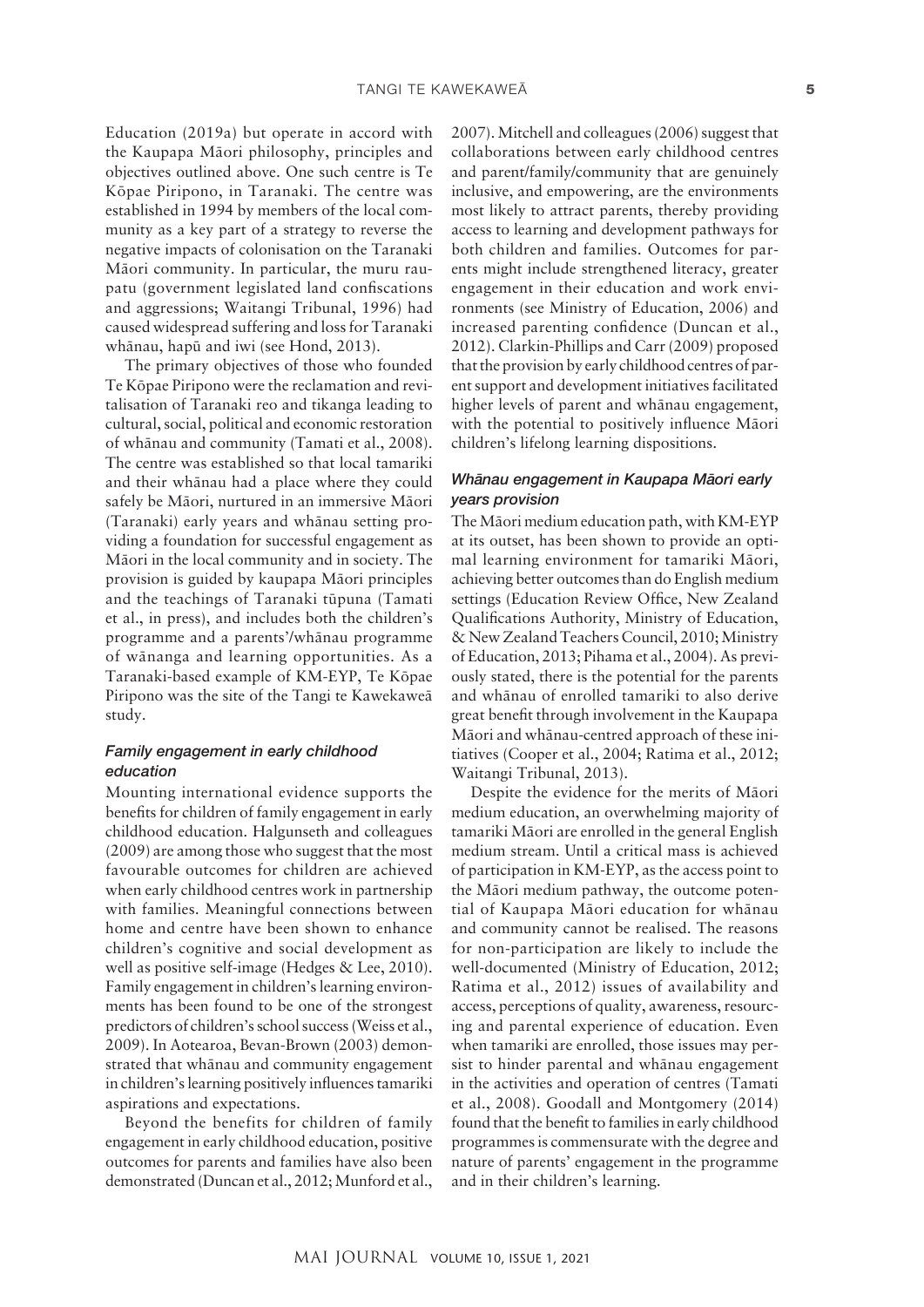At Te Köpae Piripono in Taranaki, each whänau has been affected to some degree by the tragedy that is Taranaki's historical backdrop of colonisation, of muru raupatu, and the ongoing negative consequences for the community (Hond, 2013; Waitangi Tribunal, 1996). The sustained impact on Taranaki Mäori contributes to a day-to-day struggle for survival, which whänau may prioritise over decisions about participation in early years provision, Kaupapa Mäori or otherwise (Hond, 2013; Ratima et al., 2012).

This paper reports on research that sought to learn more about the barriers and facilitators of whänau engagement in KM-EYP, from parents and whänau themselves. The qualitative phase of the Tangi te Kawekaweä study was a retrospective exploration of whänau engagement in Te Köpae Piripono, as an example of KM-EYP. With an annual roll of approximately 25 preschoolers, most of whom are enrolled for five years, more than 200 tamariki and their whänau have attended Te Köpae Piripono since its inception in 1994, providing a rich source of data.

The Tangi te Kawekaweä study sits within a wider research programme, Te Kura Mai i Tawhiti, which is being conducted as a partnership between the Mäori community organisation Te Pou Tiringa (the parent body of Te Köpae Piripono) and the University of Otago's National Centre for Lifecourse Research (see Ratima et al., 2019). The analysis presented herein addresses the research question: What are the barriers and facilitators of whänau engagement in KM-EYP?

#### Methods

This study was undertaken from a Mäoricommunity-derived interface approach that drew on the strengths of both mätauranga Mäori and Western science paradigms (Ratima et al., 2019). Such an interface approach acknowledges that two knowledge systems are equally credible and relevant in disciplined inquiry (Durie, 2004; Edwards, 2010). In the context of KM-EYP, a Mäori community-based researcher conducted the research within a Mäori worldview, employing a qualitative methodology and processes that align with Kaupapa Mäori research practices (Bishop, 2005; L. T. Smith, 1999/2012).

In 2016, the lead researcher (the first author) interviewed 19 former and current Te Köpae Piripono parents and 10 other expert informants and held five wänanga (focused discussions), one with each of five former or current Te Köpae Piripono whänau (parents/families). A purposive sampling strategy was employed to ensure

participants were those most able to provide data of relevance to the research (Patton, 2015). The transcripts of individual interviews and wänanga discussions formed the data set, to which an inductive process of thematic analysis (Braun & Clarke, 2006) was applied, informed by theoretical perspectives on KM-EYP and whänau engagement developed in earlier research (Tamati et al., 2008). The University of Otago Human Ethics Committee approved the study (reference number 13/224).

Appropriate consents were gained from participants. All interviews and wänanga were audio-recorded. Seven interviews took place in person, 10 by video-conference and one by telephone; four wänanga took place in person and one by video-conference; seven expert informant interviews took place in person and three by video-conference.

Of the Köpae Piripono participants, six of the former parents continued to be involved in the centre in management or governance roles, and of those, two were also grandparents of current pupils. A further three former parents were grandparents of current pupils, two former parents and one former pupil were current kaitiaki, and a second former pupil was a current parent. The external expert informants were selected for their in-depth knowledge relevant to this research: five were Mäori early education specialists (one from Taranaki, four from other regions and one a former Te Köpae Piripono director), four were Taranaki Mäori community leaders and experts in local history (one was a former Köpae Piripono parent) and one was a historical trauma researcher.

A semi-structured interview schedule guided data collection. Parents were asked to share their experience of engagement in the Köpae Piripono whänau collective; circumstances before, during and since enrolment; the supports and barriers they encountered regarding engagement in the centre; and the impact of involvement on the lives of their whänau members. External expert participants were interviewed on their areas of expertise in relation to the research questions about KM-EYP.

Thematic analysis of the data set (Braun & Clarke, 2006) involved six phases: familiarisation with data, generation and refinement of codes, collation of codes to develop preliminary themes, thematic mapping and refinement, definition and naming of themes, and reporting patterns of meaning for the data set. Quotes are presented in the following results section to support the identified themes.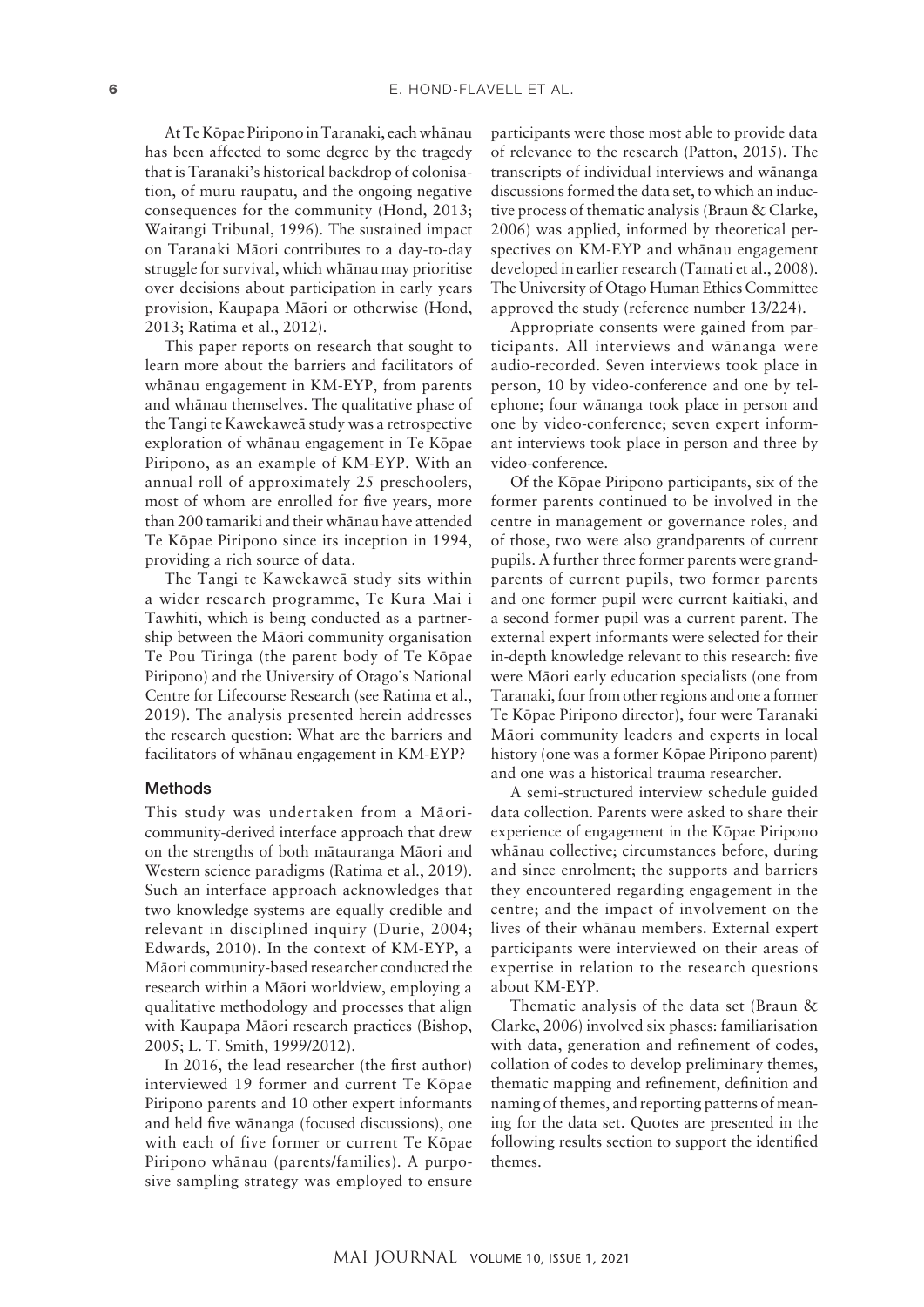# **Results**

The inductive thematic analysis led to the development of the following six high-level themes that can be understood as engagement factors: (a) colonisation impacts, (b) emotional responses, (c) whänau connection, (d) institutional features, (e) cultural identity and (f) socio-economic position. In combination, the themes are expansive, aligning with Mäori holistic concepts of health (Durie, 1994) and Western socio-ecological models of human behaviour (Bronfenbrenner, 1986). The themes reflect the multiple levels and wideranging factors that influence whänau engagement in KM-EYP. The high-level themes are used in this section to structure presentation of the research results.

### *Theme 1: Colonisation impacts*

The historical context of engagement in KM-EYP was highlighted by participants recognising the damaging impacts of colonisation and, in particular, the muru raupatu on the Taranaki Mäori community. They spoke of historical trauma (Pihama et al., 2014), and of their resentment and grief at the losses their whänau, hapü and iwi had suffered. They articulated how the processes of colonisation dismantled the fabric of their communities and interrupted the transmission of Mäori language and cultural knowledge. The loss was felt deeply by participants. The ongoing impacts of colonisation were considered a determinant of Mäori educational disengagement:

Colonisation has a huge impact because of what it does to remove the cultural and economic norms of [Mäori] society in those times. … The biggest thing is the loss of land. The loss of ability to connect with each other … their parents and their grandparents were forced to go to schools where their Mäoriness was actively negated and opposed and belittled by the education system, which then drove a lack of engagement within it. (R30—father of former pupil, expert informant)

Participants described how communities became increasingly marginalised as traditional structures and processes were dismantled, leading to the reduced capacity of whänau to participate in te ao Mäori, in broader society and therefore in KM-EYP:

[Mäori became] disempowered, no cultural connection, no reo … the current lifestyle … the smoking, the drinking, all of that stuff is all the effect of colonisation. … The lack of education as well and so if you're not educated, how could you possibly know that the best place for your children is in [early childhood education]? (R18—mother of former pupil)

With increased awareness of their local historical context and of the example and teachings of ancestors, parents were motivated and mobilised to work to counter the impact on their whänau. One response was to engage fully in KM-EYP, which they viewed as the vehicle for their tamariki and whänau to grow and flourish as Mäori, thereby becoming able to contribute to the reclamation and revitalisation of that which was lost.

#### *Theme 2: Emotional responses*

Participants spoke of the positive emotions they felt on discovering and then entering the centre. However, fear and anxiety were also commonly experienced by whänau entering the unfamiliar Mäori immersion setting:

That's a big jump to go into Te Köpae … where everyone's learning te reo, even the babies have got te reo, and I don't know how to behave there. … A lot of our people feel inferior. … When I was 32, I wouldn't [have gone] to Te Köpae because I'd be bloody terrified. (R27—expert informant)

Whänau participants also spoke of their whakamä, of feeling inadequate or embarrassed about their personal circumstances or life experiences, all of which affected engagement. Participants recalled negative experiences (e.g., low teacher expectation) in mainstream education. This meant involvement in any form of education was difficult for some. Others reported, however, that they had been highly motivated to ensure that their tamariki did not have a similar experience:

We were this whole generation of kids who—it's almost an embarrassment—that we look Mäori, but we can't really function in Mäori events. … And that's what I'd hoped for our girls, that they wouldn't ever experience that discomfort and humiliation. (R10—mother of former pupil)

#### **Theme 3: Whānau connection**

The level of support provided by one's wider whänau was described as a critical factor influencing engagement in the Kaupapa Mäori environment. The attitudes and opinions of participants' own whänau members were highly influential in their decisions to enquire and then join the Köpae Piripono whänau collective. Furthermore, the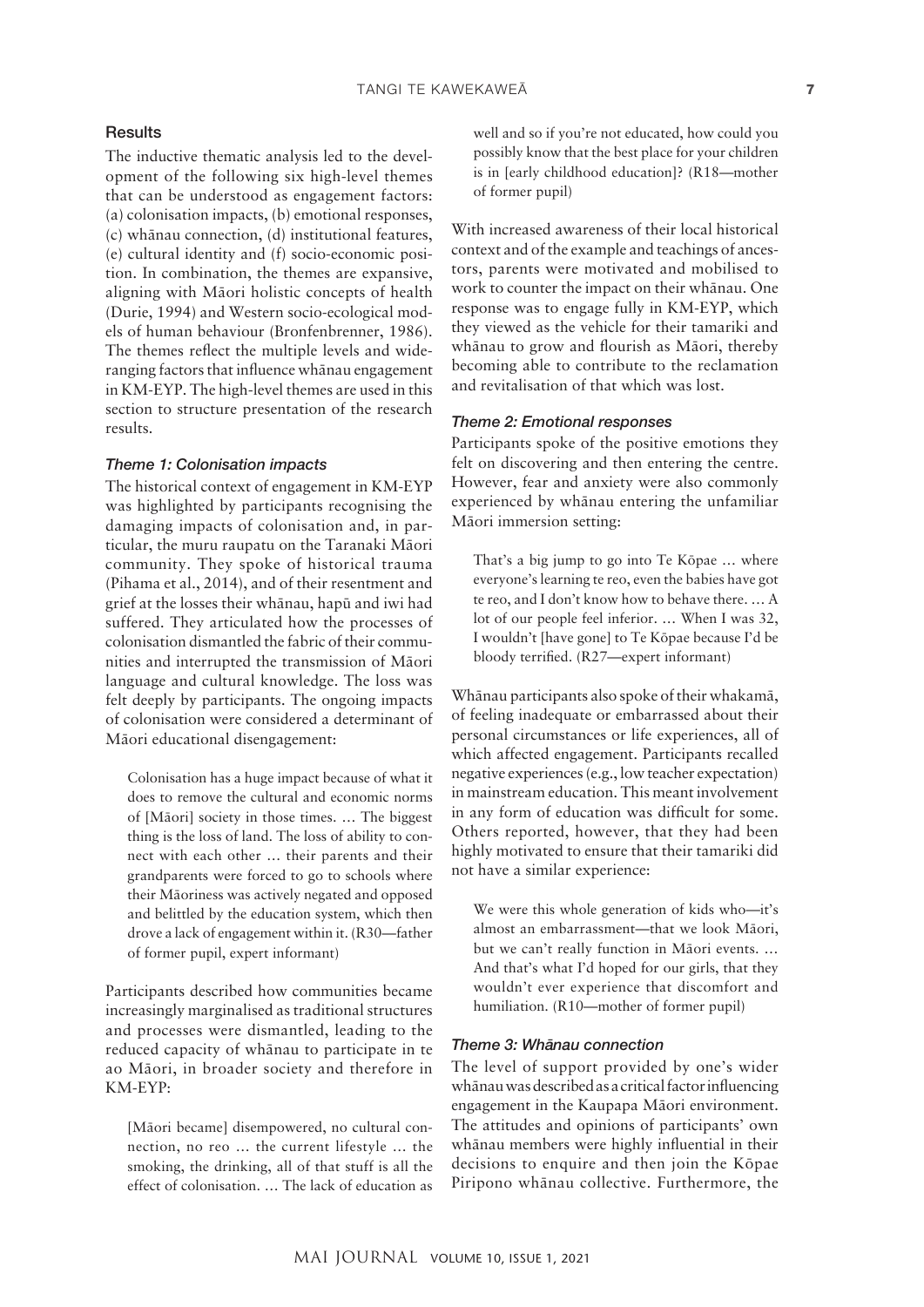ongoing support of whänau was for some a key determinant of sustained engagement, particularly when those whänau members too were engaged in the programme:

It was Mum who entered us and … supported us to stay there. Any time [it] got a bit tough and I thought I can't afford it, or, I can't do this, she would say, "You … go and talk to [kaitiaki], if you need a real big hand we'll help you". I think having someone behind us pushing … was very helpful. (R2—mother of former pupil)

Conversely, the absence of whänau support was keenly felt by some parents:

I was the only person outside of Te Köpae who was speaking te reo to [son], and mine was limited. So, we ended up leaving because he was struggling … I myself didn't really have much [whänau] support, and I was struggling with my journey as well. (R5—mother of former pupil)

The support provided by the Köpae Piripono whänau collective facilitated engagement. Participants talked of the values of manaakitanga and whanaungatanga they experienced, the sense of whänau and community that bound the collective, and the positive impact that it had on their lives:

Our confidence grew [and we became] comfortable in our identity as proud Mäori … and the manaakitanga, the tikanga, the whakawhanaungatanga, we got all of that. Having no family here in Taranaki we made our whänau in Köpae and then it just started getting bigger and bigger. So, the Köpae has had a huge positive impact on our lives and our kids' lives, and our parents and our extended families because we've continued the pathways. (R13—mother of former pupil)

Whänau participants recalled how fortunate they felt to have found and then to have been welcomed into the Kaupapa Mäori early years whänau collective:

We had a set of circumstances that [enabled us] to invest in Te Köpae Piripono along with others … it became a whänau kaupapa, not just the immediate whänau but the wider whänau, and that kaupapa, that feeling, stays intact right through to this day. (R9—father of former pupil)

### *Theme 4: Institutional features*

This theme relates to the specific features of the centre of KM-EYP as an institution. Participants indicated that Te Köpae Piripono staunchly adhered to its kaupapa, requiring some whänau to make significant changes to their lifestyle and worldview. While some whänau were unable to do so, participants talked about the importance of adherence to kaupapa, and maintenance of programme quality, which most often referred to Mäori aspects of the provision: language—dialect, standard and consistency of use; tikanga-based practice; and whänau-centred approach. They also spoke of the skill, professionalism and kindheartedness of the kaitiaki and other whänau members, which was reassuring and inspired confidence that they could meet the centre's expectations. Caring and courageous conversations led by kaitiaki were described that were solution focused and supportive of whänau outcomes:

One of the major things for me was being really clear with whänau, who wanted to be a part of the Köpae, what that commitment meant … there was an expectation that we would provide quality reo, quality early childhood education and whatever else, for their child, but there was an expectation that they would also be giving something. (R25 expert informant, former kaitiaki)

Participants endorsed the centre's whänau development approach that provided opportunities for learning and growth (e.g., wänanga on topics such as parenting, decolonisation, and reo and tikanga Mäori), facilitated whänau engagement and gave vital support to parents and whänau. Wänanga on key topics had the potential to transform lives:

Te Köpae Piripono is fabulous, but it's not the [whole] answer. … It's part of the solution—given where our people are at … part of it is the critical awareness, decolonisation, whatever you want to call it, to get people into the headspace where they can see that it is a door worth opening. (R31.1 mother of current pupil)

Whänau participants spoke of the benefit they derived from observing the social interactions of kaitiaki and others at the centre. It helped them parent better and supported their engagement alongside their tamariki in the programme. Participants also spoke about the positive impact that engagement had on their home life and their functioning as whänau: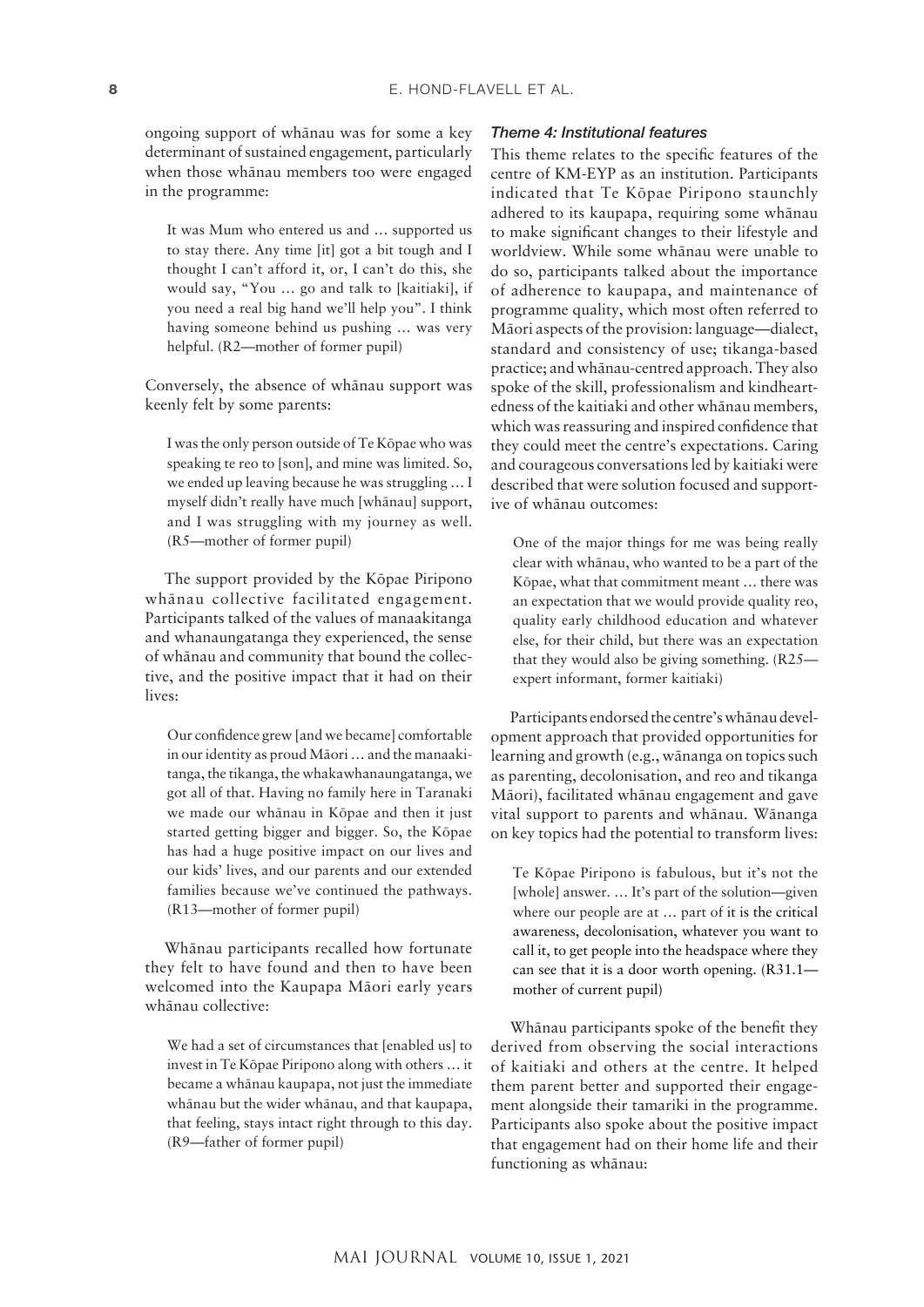Our family learnt how to be a bit stronger and work together … just being able to be a part of [the centre] made us feel that we were … better people … that we were more important because we were doing stuff like that for our kids and with our kids. (R2—mother of former pupil)

# *Theme 5: Cultural identity*

A principal driver of whänau engagement was the aim to secure for their tamariki an intact local Mäori identity with proficiency in te reo Mäori. Study participants spoke about their belief that the centre would provide access to Mäori knowledge and experiences of which they had hitherto been deprived, and which had been problematic for them. Some talked about those who found it easier to deny the relevance of things Mäori, avoiding Mäori contexts where they might experience uncomfortable emotions; however, they also talked about how engagement in KM-EYP reoriented them to te ao Mäori and boosted their confidence as Mäori parents and role models for their whänau:

I was pretty embarrassed … with my level of understanding … initially, because I didn't really know anything, and I thought … that I should know something … I'm a Mäori, you know! Being involved with Te Köpae and the reo and tikanga, and all that that entails, made me … get real with myself. (R1—father of former pupil)

Many parents described struggling to maintain the use of te reo Mäori in the home because of their isolation and low fluency levels. Ways were sought to support their efforts by organising social events and play dates with other Mäori language speakers and seeking out reo-related wänanga opportunities. Parental engagement in the centre programme was recognised as necessary to increase reo proficiency and understanding of tikanga in a real-world setting supported by kaitiaki and other Köpae Piripono whänau members:

There was an expectation that both parents [come] in to spend time with their child … or contribute some mahi in the Köpae. … I think that is important, because what [kaitiaki] are doing is modelling developing language, [they're] modelling how you have conversations with kids, a whole lot of things. (R25—expert informant, former kaitiaki)

Participants recalled their joy in finding an early years centre that was culturally relevant and linguistically enriching for their tamariki and whänau. The quality Kaupapa Mäori programming, they said, had positively affected whänau identity and functioning, and facilitated engagement:

I really enjoyed … the absolute sense of validation of our lives, that here was an organisation and learning environment where [son's] Taranakitanga and his whanaungatanga, and his whakapapa, all meant something. … His sense of identity was nurtured [so] he'd have that grounding and understanding of who he was. … And that flowed on for us as well, as a whänau. (R8—mother of former pupil)

While participants spoke of the attraction of the cultural offering at Te Köpae Piripono, that was not the case for all. The centre's Mäori immersion environment and requirement for parental and whänau engagement challenged some parents:

Some families are stayers, and some just run for the hills ... the reo is a barrier at first but if it's really what you want, if it is your hiahia rawa then if you stick to it … the path does become easier, but you can't just think that Köpae is going to do it for you. (R13—mother of former pupil)

Expert informants echoed the parent comments about the importance of te reo Mäori within the Kaupapa Mäori approach and the positive impact that the environment can have on whänau. They acknowledged the variety of ways whänau might respond on entry to KM-EYP because of previous life experience and levels of exposure to Mäori language and culture:

Many of these whänau are going to be coming in without te reo. … [The expectation has been] that you are brown … you should be able to speak the Mäori language, but as we know in most cases, that isn't the case. So, it can actually cause paranoia … and the ECE has to reach out, draw on their expertise of manifesting manaakitanga. (R23—expert informant)

#### *Theme 6: Socio-economic position*

The constraints of low socio-economic status restrict whänau choices and limit the capacity of whänau to cope with domestic issues as they arise. Participants' comments suggest that when whänau are preoccupied with coping with the daily demands of living and survival, the education of their tamariki is less likely to be a priority:

There are lots of challenges for these families: no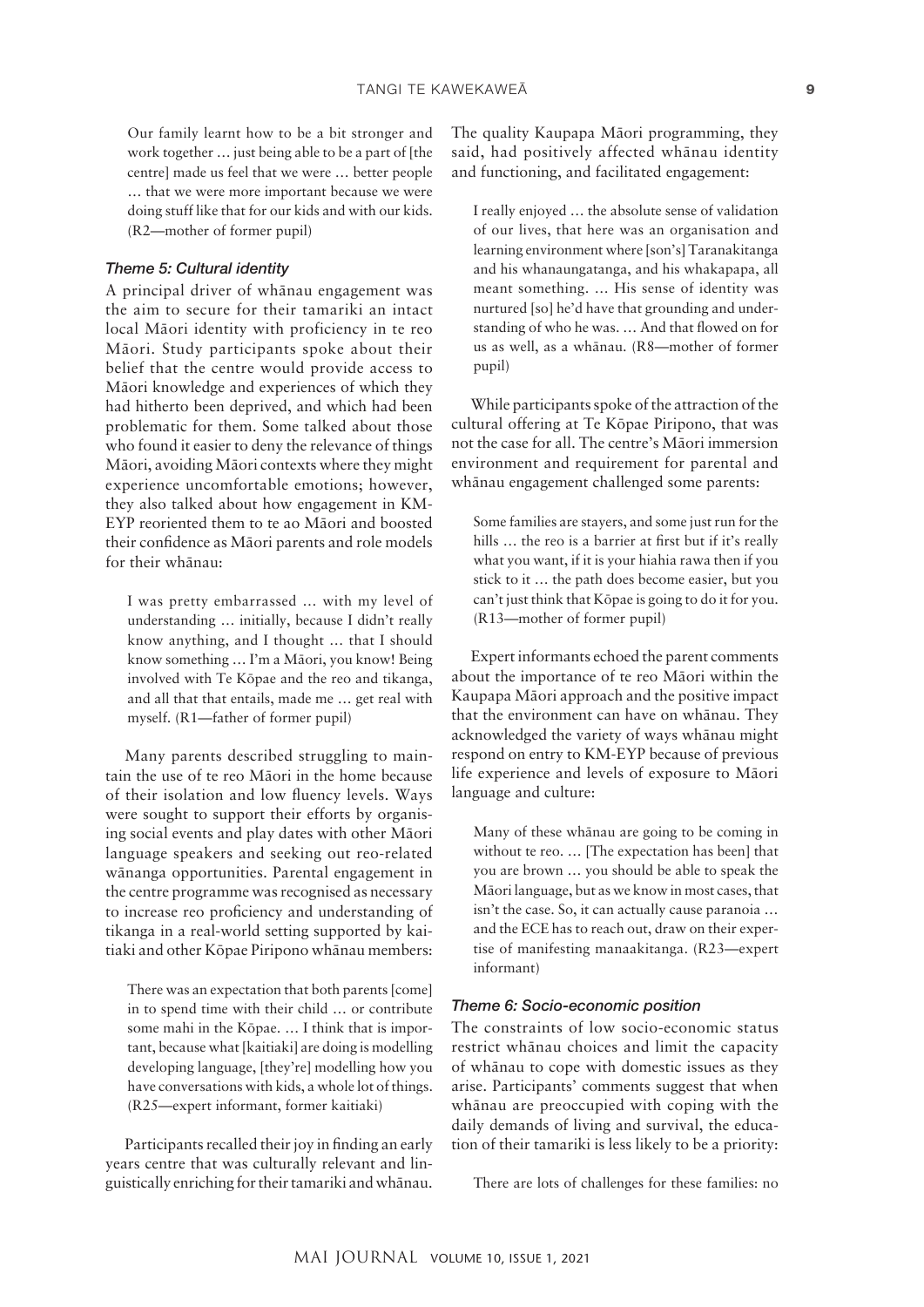car, no interest, wet and cold weather, no money, no energy, no support, more than one preschooler, no pushchair, no adequate housing, solo parenting, no security. … In these circumstances, ECE becomes a very low priority or often is not even on the radar. (R29—expert informant)

Some participants spoke about the personal sacrifices they made for their tamariki to attend the centre and others mentioned the challenges of grappling with fees, transport and other demands:

The main challenge for us was getting there … [husband] would drop us in the morning and we'd catch the bus into town, and then we'd catch another bus … and then I'd walk basically. Once we had finished, [we'd walk back to] catch the bus home to [community], then walk from [community] to our house. (R6—mother of former pupil)

Participant comments indicated that the severity of the challenges faced by marginalised whänau, without intervention, ensures they are disengaged from services, including any early years provision:

Their focus is on one thing only, and that is survival; there is nothing else in their minds. They can't get to thinking about anything else apart from, they are one payment away from crisis. They live on the edge of crisis, and when they are in that mode, they cannot think about cultural strengthening. It is too far away. (R22—expert informant)

#### **Discussion**

Whänau engagement in KM-EYP can promote positive health and wellbeing outcomes for tamariki and substantial benefits for whänau and community (Education Review Office, 2017; Tamati et al., 2008; Waitangi Tribunal, 2013). The Tangi te Kawekaweä study sought to gain a better understanding of Mäori engagement in KM-EYP by listening to the voices of whänau and other expert informants. Six engagement factors were identified that cover wide-ranging areas—colonisation impacts, emotional responses, whänau connection, institutional features, cultural identity and socio-economic position (summarised in Table 1). These factors help us to think about what influences whänau engagement and how we address barriers and reinforce facilitators. For each of the engagement factors, an aligned barrier and facilitator is identified, demonstrating how factors can act as barriers to engagement for some parents and whänau, yet act as facilitators for others. Furthermore, while a given factor might at first be

a barrier for whänau at the point of entry, it can eventually become a facilitator for that whänau and encourage further engagement. Whether facilitators triumph over barriers sufficiently to enable parents/caregivers to enrol their tamariki and then engage in the provision is contingent on how effectively the centres can attract, connect with, support and inspire each whänau.

#### *Colonisation impacts*

The historical context of Te Köpae Piripono is a painful backdrop for participants, who are confronted daily by reminders of the historical injustices that are perpetuated in their community (Hond, 2013). The muru raupatu in Taranaki and throughout Aotearoa has been a significant contributor to the social, cultural and economic impoverishment of many whänau (Hond, 2013). Historical trauma has framed the lives of descendants, including our participants, many of whom have felt inadequate and dissociated in both the Päkehä world and te ao Mäori. The colonisation experience is the prevailing barrier to engagement in KM-EYP.

It is perhaps for the whänau most severely affected by colonisation that KM-EYP can have the most significant benefit. Within the culturally congruent and purpose-driven whänau collective of Te Köpae Piripono, participants were able to envisage a different reality and find support to achieve it for their tamariki and whänau. Through the centre activities and community involvements, participants learned about the historical antecedents of current circumstances, thereby gaining critical understandings to help them make sense of their lives and reorient themselves to the future with a Mäori worldview. Bennett and Liu (2018) found that awareness of how history affects people's lives provides explanations that can bring into perspective possible next steps. At Te Köpae Piripono, it is believed such critical awareness of historical impacts can facilitate engagement, helping whänau appreciate the importance of their role as the link between generations past (their tüpuna) and future (their mokopuna), and as change agents for a better future (Tamati et al., 2008).

# *Emotional responses*

Given the legacy of colonisation for Mäori, it is not surprising that parents and whänau can arrive at centres of KM-EYP feeling inadequate. Emotional responses such as whakamä, anxiety and fear may be experienced, particularly when people have had limited exposure to Mäori language and culture, but have felt the weight of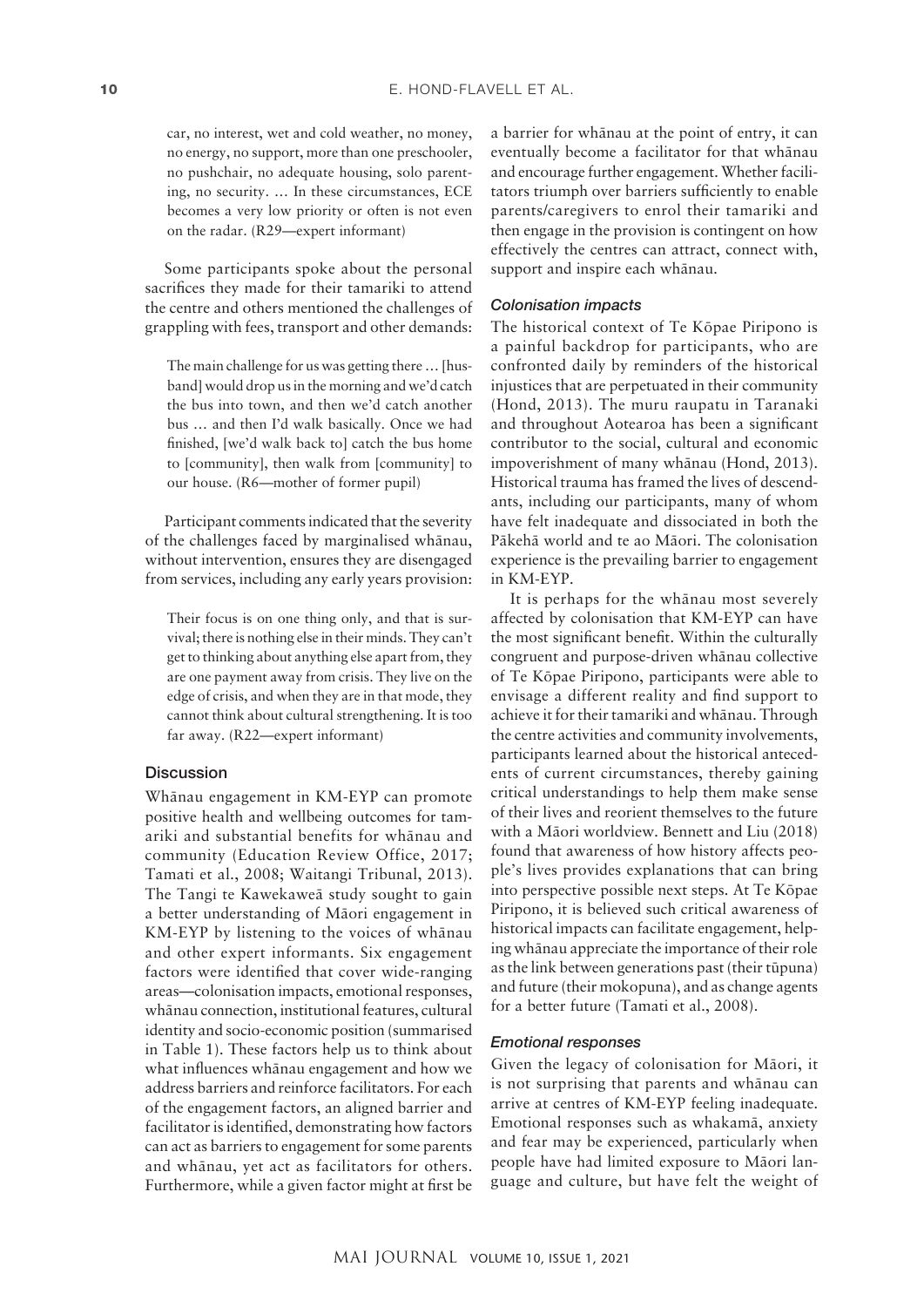| <b>Engagement</b> factors     | <b>Barriers</b>                                                              | <b>Facilitators</b>                                                                          |
|-------------------------------|------------------------------------------------------------------------------|----------------------------------------------------------------------------------------------|
| 1. Colonisation               | Pernicious effects of colonisation,                                          | Raising critical awareness of the historical                                                 |
| impacts                       | including historical trauma                                                  | context                                                                                      |
| 2. Emotional<br>responses     | Whakamā—emotional responses<br>including anxiety, embarrassment<br>and shame | Centre provides emotional and practical<br>support that reassures and inspires<br>confidence |
| 3. Whānau                     | Whanau disconnection and limited                                             | Fostering whanauranga—feeling and acting                                                     |
| connection                    | social supports                                                              | as a member of a whānau/community                                                            |
| 4. Institutional              | Centre expectation of engagement                                             | Quality programming in an inclusive                                                          |
| features                      | and commitment to kaupapa                                                    | Kaupapa Māori environment                                                                    |
| 5. Cultural                   | Limited exposure to Māori                                                    | Cultural offering supports the development                                                   |
| identity                      | language and culture                                                         | of a secure local Māori identity                                                             |
| 6. Socio-economic<br>position | Social and material disadvantage                                             | Centre responds to the needs of whanau,<br>enabling engagement                               |

TABLE 1 Barriers and facilitators of whänau engagement in KM-EYP

others' expectations of them. Perhaps, as we heard in the study, there is regret about aspects of their personal circumstances. A high level of anxiety can be associated with unhappy childhood memories of schooling, which can also inhibit involvement in their children's learning (Ratima et al., 2012). Without support, these emotional responses can act as internal barriers to engagement in KM-EYP and in the community more generally.

In some cases, the conduit to entry for participants, despite their anxiety, was within-community wänanga opportunities that provided access to local Mäori narratives, language and culture, and critical thinking about issues affecting their whänau. On arrival, they said, the warm embrace and support of the whänau collective, the Mäori environment, the children's learning programme and the potential for their own growth and development captured their interest and reassured them that KM-EYP was right for their tamariki and whänau. Our findings suggest that a whänau development approach to provision supports parents and whänau, alongside the tamariki, to build confidence and capacity in te ao Mäori, and to foster skills for effective parenting, conflict resolution and constructive communication. The approach can support whänau who need help to manage challenges in their day-to-day lives.

# **Whānau connection**

The practical and emotional support that parents receive from their wider whänau and friends can be pivotal to successful engagement in KM-EYP. It can provide a protective layer that reassures in times of uncertainty or hardship. Without such support, parents may struggle to meet the commitment to Mäori language expected of them or to manage the logistical challenges of involvement. For some whänau, engagement in KM-EYP is an act of courage, particularly if at odds with their family and friends' preferences. The centre's whänau collective is an additional source of support, care and connection for parents and whänau. KM-EYP is sometimes an individual's first opportunity to experience the sense of belonging to whänau (termed *whänauranga* at Te Köpae Piripono; Ratima et al., 2019; Tamati et al., in press) and of feeling validated and valued as a whänau member. At Te Köpae Piripono, it is believed that whänauranga is central to a secure local Mäori identity and the notion of wellbeing from a Mäori perspective. The early years sector is encouraged to adopt a whänau-centred approach, such as that of KM-EYP. There is now a range of professional development providers that can help teachers develop the cultural competencies to better provide for tamariki and whänau who come into their care.

# *Institutional features*

So successful has been the colonisation of Aotearoa that a little over one in six Mäori adults say they can speak their Indigenous language fairly well or better (Stats NZ Tatauranga Aotearoa, 2020), and the majority of Mäori have limited access to their own culture. In that context, centres such as Te Köpae Piripono must staunchly defend their cultural and linguistic boundaries and the quality (e.g., the standard and consistency of the Mäori immersive environment, and the programme planning and delivery that promotes tamariki and whänau development) of their provision. There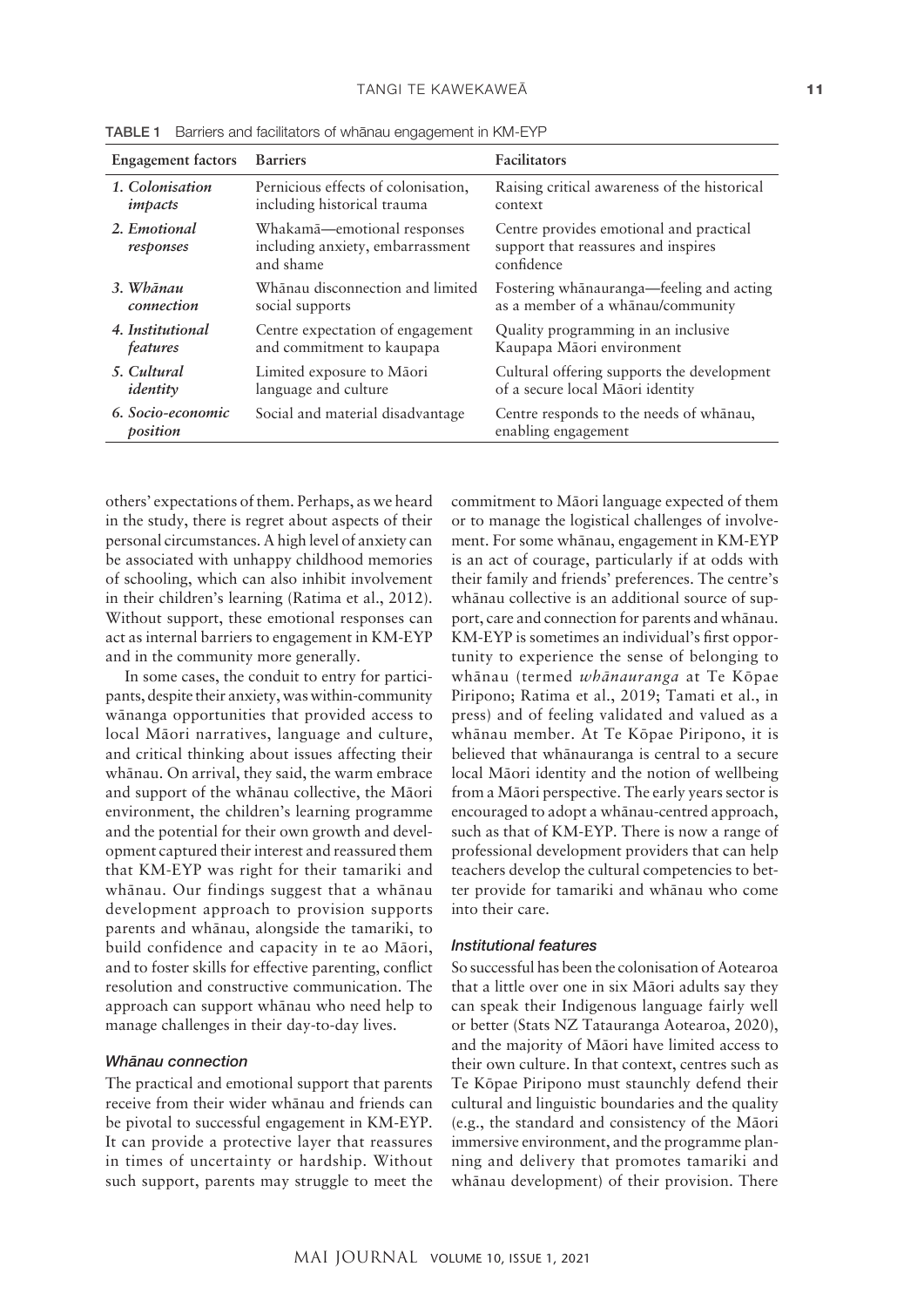can therefore be a perception of KM-EYP as culturally inaccessible, which can serve as a further barrier to whänau.

A key aspect of quality in KM-EYP is that of the bridge that centres provide to whänau giving access and demonstrating whaiwähitanga. Better promotion of each centre, including heightened visibility in the community, can raise awareness of KM-EYP so it becomes an option for more whänau. A planned approach to community outreach can help parents and whänau feel welcome and supported to transition into KM-EYP and become engaged. It is vital that new whänau enjoy a facilitated entry and induction process, so they are well informed and supported to engage successfully (Tamati et al., 2008).

At Te Köpae Piripono, deliberate engagement strategies (including the provision of tuakana/ buddy and whänau support, wänanga and regular hui with tumu, kaitiaki and the whänau collective) help whänau settle in, and experience Mäori values, such as manaakitanga and whanaungatanga, in practice. Intentional processes that support centre engagement with parents and whänau enable centres to be responsive to the needs of each whänau.

Kaitiaki mediate whänau entry and facilitate their engagement in the programme. Kaitiaki are of the local Mäori community and have a unique set of skills that emanates from their Mäori worldview, varied life experience and professional expertise. They understand the circumstances of whänau and can empathise with the challenges they face, providing both emotional and practical support. They are mindful of the direct impact their practice has on children's learning and the outcomes whänau derive from engagement.

KM-EYP, such as Te Köpae Piripono, are modern-day constructions of whänau, where members are connected by Kaupapa Mäori or cause, not necessarily by whakapapa (Lawson-Te Aho, 2010; G. H. Smith, 1997). Whänau participants in this study maintained that their participation was driven by the desire to belong to the Köpae Piripono whänau. For some, participation was a personal act of resistance aimed at reclaiming cultural heritage, Mäori identity and a sense of place for themselves and their tamariki.

# *Cultural identity*

While cultural alienation was a significant barrier for some participants, others spoke of the same becoming a driver of engagement. They aspired for their tamariki and whänau to develop a secure local Mäori identity, becoming proficient

in their heritage language and holders of cultural knowledge, to which they, in their time, had limited access. This outcome was considered key to whänau wellbeing, aligning with the work of Cram (2014), which highlighted the association between cultural identity, sense of place and wellbeing. Participants described the positive impacts of engagement in this real-world Kaupapa Mäori community for themselves and their whänau, including greater facility with and use of te reo Mäori, and higher comfort and confidence levels in ao Mäori settings, and in their roles as parents or caregivers. They spoke of their responsibility for those outcomes.

Participants described wanting the best for their tamariki. Engagement in the centre often occurred once they were assured of the quality of the cultural offering (reo and tikanga Mäori) and the learning programme for tamariki. The relationship between quality of provision and whänau engagement aligns with the work of Ratima et al. (2012), which found that programme quality was a critical factor in parental decisions on whether to enrol their tamariki in Mäori-medium education.

#### *Socio-economic position*

There is overwhelming evidence of socio-economic disadvantage as a barrier to parental engagement (ECE Taskforce, 2010). Wide and enduring inequities between Mäori and non-Mäori across the range of socio-economic indicators are well documented (Ministry of Social Development, 2016). Study participants spoke of their experience of hardship due to low income, which posed a practical barrier to engagement in KM-EYP—the very engagement that can promote positive whänau outcomes.

KM-EYP strives to accommodate the needs of whänau who wish to engage but have limited means to do so (Tamati et al., 2008). Whänau development programming and the social, emotional and practical support available to parents and caregivers within centres can facilitate engagement and create pathways to wellbeing. Government policy must recognise the importance of these additional functions of KM-EYP and all centres that work with whänau in similar ways, to ensure that the sector is adequately resourced to provide this level of support. Furthermore, government action is required to address the structural inequities that underpin whänau disengagement.

### Strengths and limitations

There are a range of strengths and limitations in the present study. Qualitative research does not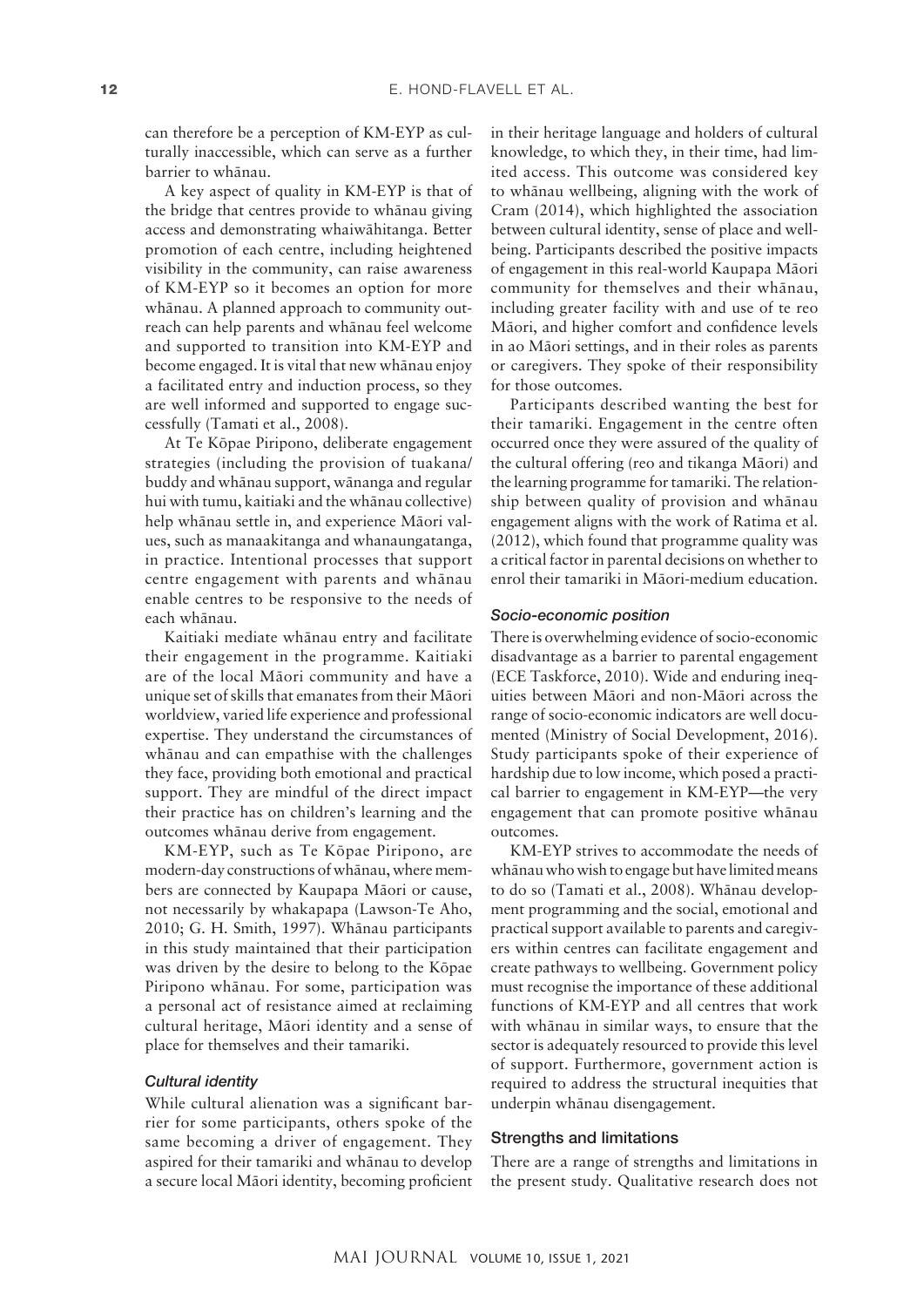seek results that are statistically generalisable; rather, it aims to understand the investigated phenomenon in depth and detail (Treharne & Riggs, 2015). This is what we have attempted to achieve; however, because all whänau participants were from one centre of KM-EYP, albeit participants from 25 years of operation, the findings cannot be necessarily generalised to all other settings. The ongoing Tangi te Kawekaweä study and broader Te Kura Mai i Tawhiti research programme will include subsequent quantitative phases that are informed by, and complementary to, the current study. The retrospective nature of the research introduces limitations related to participant recall, but it is a strength that participants were able to share their lived experience of KM-EYP. The lead researcher is a foundation member of the KM-EYP whänau collective, and this raises the issue of insider status, which may have led to shared assumptions during the interviews and analysis. However, having a trusted researcher is required within Kaupapa Mäori Research (L. T. Smith, 1999/2012) and enabled excellent participant engagement in the study. The analysis was conducted with input from all co-authors.

#### Conclusion and implications

The Kaupapa-Mäori/Mäori-medium education pipeline is a successful pathway for tamariki Mäori with the potential to lead them and their whänau to positive lifelong outcomes. The path begins in early life when whänau step into centres of KM-EYP. Currently, only one in five tamariki Mäori is enrolled in KM-EYP. This statistic should concern those who strive to restore Mäori communities to social, cultural and economic strength, contingent on the improved health and wellbeing of tamariki and whänau. There may well be more than one pathway to wellness, but unless whänau Mäori are encouraged in more significant numbers to enrol their tamariki in KM-EYP (and then sustain engagement through Kaupapa Mäori schooling and beyond), the transformative potential of the Kaupapa Mäori approach to education for the Mäori community and the country is substantially reduced.

This study sought to learn more about the reasons for the current low uptake of KM-EYP (barriers) and the mechanisms by which access can be enhanced and engagement sustained (facilitators), by drawing on the lived experience of whänau members from one KM-EYP in Taranaki, and other Mäori expert informants. Six inductive themes were developed that can be understood as engagement factors (colonisation

impacts, emotional responses, whänau connection, institutional features, cultural identity and socio-economic position) experienced differently by whänau, and variously as both barriers and facilitators that are fluid and malleable. Early years providers exert significant influence on whether whänau are enabled to participate in their programmes.

Collectively, the facilitating aspects of the factors characterise what constitutes quality KM-EYP from a whänau perspective, including the provision of a safe and nurturing whänau environment and maintenance of high standards of reo and tikanga Mäori, with skilled delivery of a culturally relevant curriculum. There are takeaways in that finding for the early years sector to help enhance practice and provision for whänau Mäori.

These findings support the outcome potential of KM-EYP for whänau and argue for government policy that improves the social and economic context of the provision so it can be even more successful. Future planned research will help determine whether exposure to KM-EYP has a lasting beneficial impact on the lives of whänau, including participation in te ao Mäori and broader outcomes across the life course.

#### **Glossary**

| ako Māori                                  | the culturally preferred<br>pedagogy principle                                       |
|--------------------------------------------|--------------------------------------------------------------------------------------|
| ao Māori                                   | Māori world                                                                          |
| hapū                                       | kinship grouping                                                                     |
| hiahia rawa                                | passion                                                                              |
| hui                                        | meeting                                                                              |
| iwi                                        | tribe, nation                                                                        |
| kajako/kaitiaki                            | teacher                                                                              |
| kaupapa                                    | philosophy; purpose; the<br>collective philosophy<br>principle                       |
| Kaupapa Māori                              | Māori paradigm; based<br>within a Māori<br>worldview                                 |
| kia piki ake i ngā<br>raruraru o te kāinga | the socio-economic<br>mediation principle                                            |
| kōhanga reo                                | variety of KM-EYP<br>governed by Te Kōhanga<br>Reo National Trust<br>(language nest) |
| mahi                                       | work                                                                                 |
| manaakitanga                               | hospitality, kindness,<br>generosity, support                                        |
| Māori                                      | Indigenous peoples of<br>Aotearoa New Zealand                                        |
| mātauranga Māori                           | Māori knowledge                                                                      |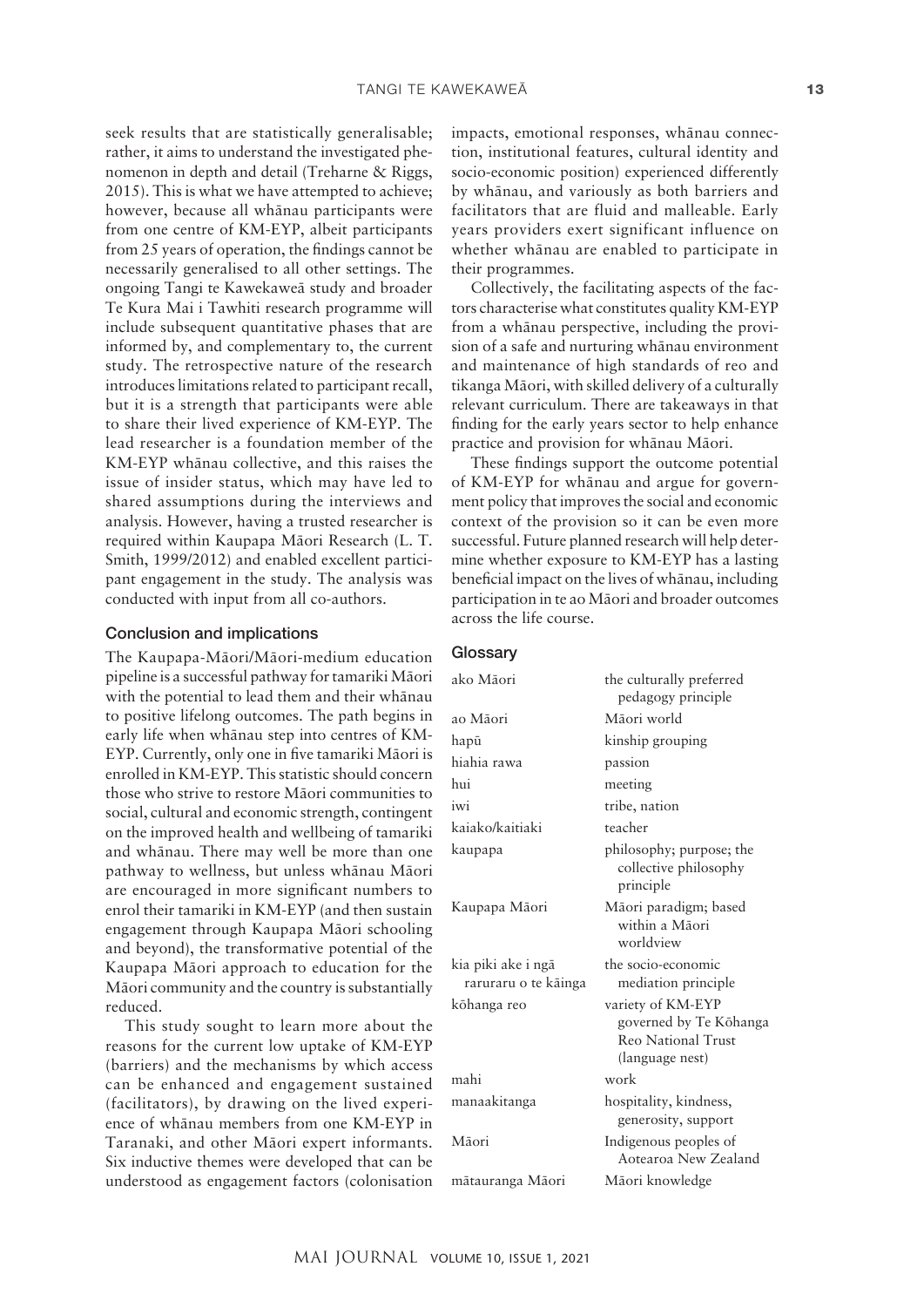| mokopuna                                    | grandchildren, children                                                                                                |
|---------------------------------------------|------------------------------------------------------------------------------------------------------------------------|
| muru raupatu                                | state-sanctioned<br>confiscation of Māori<br>land                                                                      |
| Pākehā                                      | non-Māori, predominantly<br>referring to European                                                                      |
| reo                                         | language                                                                                                               |
| reo Māori                                   | Māori language                                                                                                         |
| tamariki                                    | children                                                                                                               |
| Tangi te Kawekaweā                          | study title (the call of the<br>kawekaweā [long-tailed<br>cuckoo] heralds spring<br>and the opportunity for<br>growth) |
| taonga tuku iho                             | the cultural aspirations<br>principle                                                                                  |
| Taranaki                                    | a tribal nation and<br>region of Aotearoa<br>New Zealand                                                               |
| Taranakitanga                               | of Taranaki, or having<br>a tribal affiliation to<br>Taranaki                                                          |
| te ao Māori                                 | the Māori world                                                                                                        |
| Te Kōhanga Reo                              | kōhanga reo movement<br>governed by Te Kōhanga<br><b>Reo National Trust</b>                                            |
| Te Kōpae Piripono                           | Taranaki-based centre for<br>KM-EYP                                                                                    |
| Te Kura mai i Tawhiti                       | title of research programme<br>(sacred legacy of an<br>ancient era)                                                    |
| Te Pou Tiringa                              | governing body of Te<br>Kōpae Piripono (the<br>pillar of support)                                                      |
| Te Whāriki a te<br>Kōhanga Reo              | The Kōhanga Reo version<br>of Te Whāriki (early<br>childhood curriculum of<br>Aotearoa New Zealand)                    |
| mātauranga mō<br>ngā mokopuna o<br>Aotearoa | Te Whāriki: He whāriki Aotearoa New Zealand's<br>early childhood<br>curriculum                                         |
| tikanga                                     | culture; conventions;<br>protocols grounded in<br>traditional values                                                   |
| Tino Rangatiratanga                         | the self-determination<br>principle                                                                                    |
| tuakana                                     | older/senior/experienced<br>sibling/peer                                                                               |
| tumu                                        | director                                                                                                               |
| tupuna                                      | ancestors                                                                                                              |
| wānanga                                     | knowledge/learning; forum<br>for sharing knowledge/<br>learning                                                        |

| whaiwāhitanga       | inclusiveness                                                                                                      |
|---------------------|--------------------------------------------------------------------------------------------------------------------|
| whakamā             | embarrassment, shame                                                                                               |
| whakapapa           | genealogical connection/s                                                                                          |
| whakawhanaungatanga | to build relationships                                                                                             |
| whānau              | family; group of people<br>bound by genealogy<br>or shared interest; the<br>extended family structure<br>principle |
| whanaungatanga      | relationships, connection                                                                                          |
| whānauranga         | a Te Kōpae Piripono word<br>for feeling and acting as<br>a member of a whānau/<br>community                        |

#### **References**

- Bennett, S. T., & Liu, J. H. (2018, January). Historical trajectories for reclaiming an indigenous identity in mental health interventions for Aotearoa/ NewZealand-Mäori values, biculturalism, and multiculturalism. *International Journal of Intercultural Relations*, *62*, 93–102.<https://doi.org/f5wd>
- Bevan-Brown, J. (2003). *The cultural self-review: Providing culturally effective, inclusive education for Mäori learners.* New Zealand Council for Educational Research.
- Bishop, R. (2005). Freeing ourselves from neo-colonial domination in research: A kaupapa Mäori approach to creating knowledge. In N. K. Denzin & Y. S. Lincoln (Eds.), *The Sage handbook of qualitative research* (3rd ed., pp. 109–138). Sage.
- Braun, V., & Clarke, V. (2006). Using thematic analysis in psychology. *Qualitative Research in Psychology*, *3*(2), 77–101. <https://doi.org/fswdcx>
- Bronfenbrenner, U. (1986). Ecology of the family as a context for human development: Research perspectives. *Developmental Psychology*, *22*(6), 723–742. <https://doi.org/gw4>
- Clarkin-Phillips, J., & Carr, M. (2009). Strengthening responsive and reciprocal relationships in a whänau tangata centre. *Early Childhood Folio*, *13*, 12–15. <https://doi.org/f5wf>
- Cooper, G., Arago-Kemp, V., Wylie, C., & Hodgen, E. (2004). *Te rerenga ä te pïrere: A longitudinal study of köhanga reo and kura kaupapa Mäori students—Phase I report.* New Zealand Council for Educational Research. [https://www.nzcer.org.nz/](https://www.nzcer.org.nz/system/files/12740.pdf) [system/files/12740.pdf](https://www.nzcer.org.nz/system/files/12740.pdf)
- Cram, F. (2014). Measuring Mäori wellbeing. *MAI Journal*, *3*(1), 18–32. [http://www.journal.mai.ac.nz/](http://www.journal.mai.ac.nz/sites/default/files/MAI_Jrnl_V3_Iss1_Cram.pdf) [sites/default/files/MAI\\_Jrnl\\_V3\\_Iss1\\_Cram.pdf](http://www.journal.mai.ac.nz/sites/default/files/MAI_Jrnl_V3_Iss1_Cram.pdf)
- Duncan, J., Te One, S., Drewe, R., Punga-Jurgens, J., Shaw, L., & Thomas, M.(2012). *Active adult participation in early childhood education: Enhancing child learning and community wellness.* Teaching and Learning Research Initiative.
- Durie, M. (1994). *Whaiora Maori health development* (2nd ed.). Oxford University Press.
- Durie, M. (1997). Whänauä, whanaungatanga and healthy Mäori development. In P. Te Whäiti,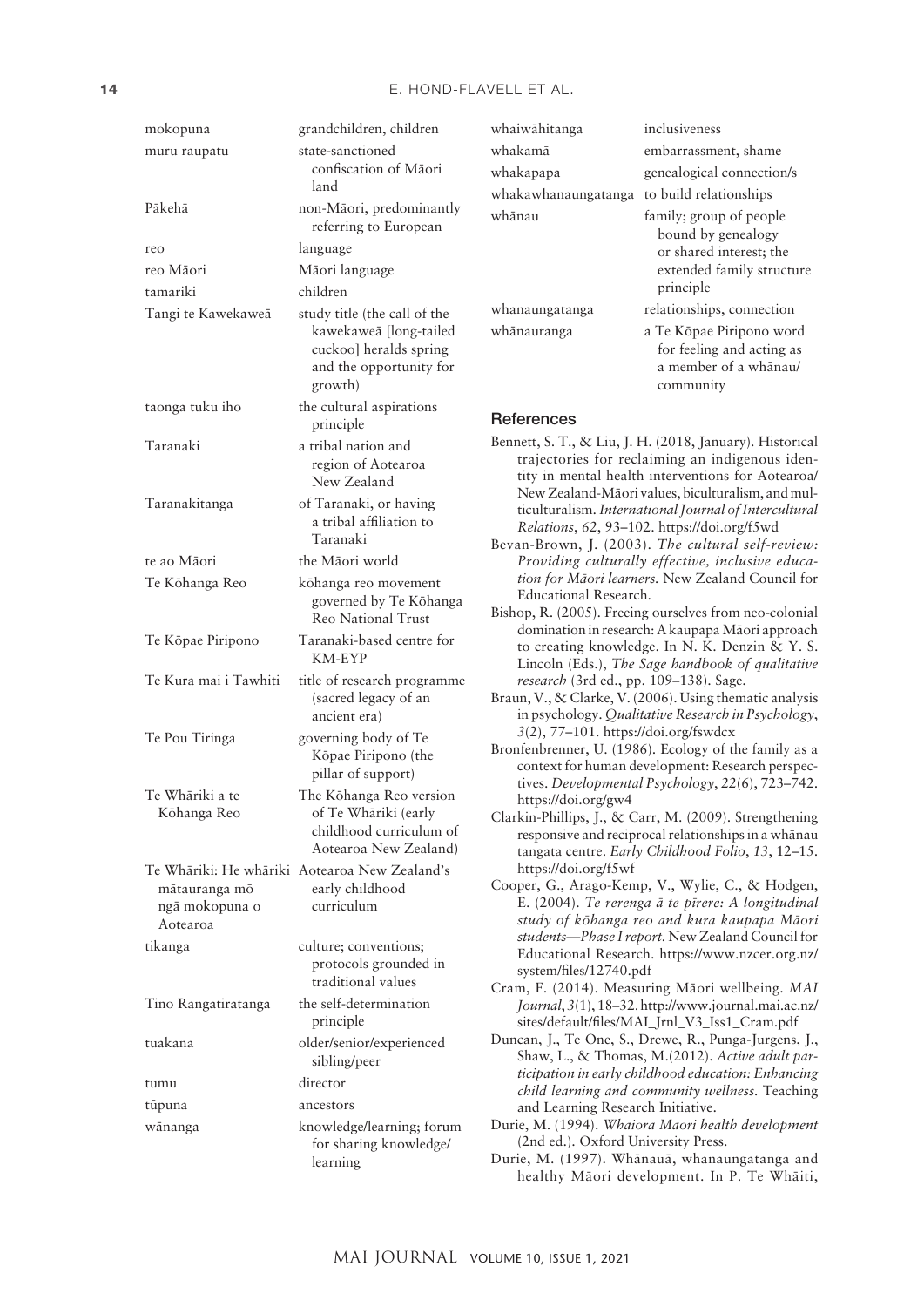M. B. McCarthy, & A. Durie (Eds.), *Mai i rangiätea: Mäori wellbeing and development* (pp. 1–24). Auckland University Press; Bridget Williams Books.

- Durie, M. (2004). An indigenous model of health promotion. *Health Promotion Journal of Australia*, *15*(3), 181–185. <https://doi.org/ct83>
- ECE Taskforce. (2010). *An agenda for amazing children: Final report of the ECE taskforce.* Ministry of Education.
- Education Review Office. (2017). *Hauhaketia ngä taonga tuku iho kia puäwai ai: Unearth our ancestral treasures so that we may prosper.* [https://www.](https://www.ero.govt.nz/assets/Uploads/Kohanga-Reports-Combined.pdf) [ero.govt.nz/assets/Uploads/Kohanga-Reports-](https://www.ero.govt.nz/assets/Uploads/Kohanga-Reports-Combined.pdf)[Combined.pdf](https://www.ero.govt.nz/assets/Uploads/Kohanga-Reports-Combined.pdf)
- Education Review Office, New Zealand Qualifications Authority, Ministry of Education, & New Zealand Teachers Council. (2010). *OECD Review on Evaluation and Assessment Frameworks for Improving School Outcomes: New Zealand country background report 2010.* Ministry of Education. [https://www.oecd.org/education/school/47797042.](https://www.oecd.org/education/school/47797042.pdf) [pdf](https://www.oecd.org/education/school/47797042.pdf)
- Edwards, W. (2010). *Taupaenui: Mäori positive ageing* [PhD thesis, Massey University]. Massey Research Online. [https://mro.massey.ac.nz/handle/10179/](https://mro.massey.ac.nz/handle/10179/1331) [1331](https://mro.massey.ac.nz/handle/10179/1331)
- Elango, S., García, J. L., Heckman, J. J., & Hojman, A. (2015). *Early childhood education* (Working Paper No. 21766). National Bureau of Economic Research. [https://doiwww.nber.org/gftr5fsystem/](https://doiwww.nber.org/gftr5fsystem/files/working_papers/w21766/w21766.pdf) [files/working\\_papers/w21766/w21766.pdf](https://doiwww.nber.org/gftr5fsystem/files/working_papers/w21766/w21766.pdf)
- Goodall, J., & Montgomery, C. (2014). Parental involvement to parental engagement: A continuum. *Educational Review*, *66*(4), 399–410. [https://doi.](https://doi.org/gfj8sr) [org/gfj8sr](https://doi.org/gfj8sr)
- Halgunseth, L., Peterson, A., Stark, D., & Moodie, S. (2009). *Family engagement, diverse families, and early childhood education programs: An integrated review of the literature.* NAEYC and Pre-K Now. [https://nieer.org/wp-content/uploads/2011/09/](https://nieer.org/wp-content/uploads/2011/09/EDF_Literature20Review.pdf) [EDF\\_Literature20Review.pdf](https://nieer.org/wp-content/uploads/2011/09/EDF_Literature20Review.pdf)
- Hedges, H., & Lee, D. (2010). "I understood the complexity within diversity": Preparation for partnership with families in early childhood settings. *Asia-Pacific Journal of Teacher Education*, *38*(4), 257–272. <https://doi.org/cj43ms>
- Hond, R. (2013). *Matua te reo, matua te tangata. Speaker community: Visions, approaches, outcomes* [PhD thesis, Massey University]. Massey Research Online. [https://mro.massey.ac.nz/handle/](https://mro.massey.ac.nz/handle/10179/5439) [10179/5439](https://mro.massey.ac.nz/handle/10179/5439)
- Lawson-Te Aho, K. (2010). *Definitions of whänau: A review of selected literature.* Families Commission. [https://thehub.swa.govt.nz/assets/documents/](https://thehub.swa.govt.nz/assets/documents/definitions-of-whanau_FC%20_10.pdf) [definitions-of-whanau\\_FC%20\\_10.pdf](https://thehub.swa.govt.nz/assets/documents/definitions-of-whanau_FC%20_10.pdf)
- Ministry of Education. (2006). *Ka Hikitia: Setting priorities for Mäori education.*
- Ministry of Education. (2012). *Participation in early childhood education: Evidence booklet.* [https://www.](https://www.educationcounts.govt.nz/__data/assets/pdf_file/0006/114945/Participation-in-Early-Childhood-Education-Evidence-Booklet-121212.pdf) [educationcounts.govt.nz/\\_\\_data/assets/pdf\\_file/](https://www.educationcounts.govt.nz/__data/assets/pdf_file/0006/114945/Participation-in-Early-Childhood-Education-Evidence-Booklet-121212.pdf) [0006/114945/Participation-in-Early-Childhood-](https://www.educationcounts.govt.nz/__data/assets/pdf_file/0006/114945/Participation-in-Early-Childhood-Education-Evidence-Booklet-121212.pdf)[Education-Evidence-Booklet-121212.pdf](https://www.educationcounts.govt.nz/__data/assets/pdf_file/0006/114945/Participation-in-Early-Childhood-Education-Evidence-Booklet-121212.pdf)

Ministry of Education. (2013). *Tau mai te reo: The* 

*Mäori language in education strategy 2013–2017.* [https://www.education.govt.nz/assets/Documents/](https://www.education.govt.nz/assets/Documents/Ministry/Strategies-and-policies/Ka-Hikitia/TauMaiTeReoFullStrategyEnglish.pdf) [Ministry/Strategies-and-policies/Ka-Hikitia/Tau](https://www.education.govt.nz/assets/Documents/Ministry/Strategies-and-policies/Ka-Hikitia/TauMaiTeReoFullStrategyEnglish.pdf) [MaiTeReoFullStrategyEnglish.pdf](https://www.education.govt.nz/assets/Documents/Ministry/Strategies-and-policies/Ka-Hikitia/TauMaiTeReoFullStrategyEnglish.pdf)

- Ministry of Education. (2017). *Te whäriki: He whäriki mätauranga mo ngä mokopuna o Aotearoa: Early childhood curriculum* (2nd ed.). [https://tewhariki.](https://tewhariki.tki.org.nz/assets/Uploads/files/Te-Whariki-Early-Childhood-Curriculum.pdf) [tki.org.nz/assets/Uploads/files/Te-Whariki-Early-](https://tewhariki.tki.org.nz/assets/Uploads/files/Te-Whariki-Early-Childhood-Curriculum.pdf)[Childhood-Curriculum.pdf](https://tewhariki.tki.org.nz/assets/Uploads/files/Te-Whariki-Early-Childhood-Curriculum.pdf)
- Ministry of Education. (2019a). *Language use in ECE.* [https://www.educationcounts.govt.nz/statistics/](https://www.educationcounts.govt.nz/statistics/early-childhood-education/language-use-in-ece) [early-childhood-education/language-use-in-ece](https://www.educationcounts.govt.nz/statistics/early-childhood-education/language-use-in-ece)
- Ministry of Education. (2020). ECE participation. *Education Counts.* [https://www.educationcounts.](https://www.educationcounts.govt.nz/statistics/participation) [govt.nz/statistics/participation](https://www.educationcounts.govt.nz/statistics/participation)
- Ministry of Social Development. (2016). *The social report 2016: Te pürongo oranga tangata.* [https://](https://socialreport.msd.govt.nz/documents/2016/msd-the-social-report-2016.pdf) [socialreport.msd.govt.nz/documents/2016/msd](https://socialreport.msd.govt.nz/documents/2016/msd-the-social-report-2016.pdf)[the-social-report-2016.pdf](https://socialreport.msd.govt.nz/documents/2016/msd-the-social-report-2016.pdf)
- Mitchell, L., Haggerty, M., Hampton, V., & Pairman, A. (2006). *Teachers, parents, and whänau working together in early childhood education.* NewZealand Council for Educational Research. [https://www.](https://www.nzcer.org.nz/system/files/15120.pdf) [nzcer.org.nz/system/files/15120.pdf](https://www.nzcer.org.nz/system/files/15120.pdf)
- Munford, R., Sanders, J., Maden, B., & Maden, E. (2007). Blending whänau/family development, parent support and early childhood education programmes. *Social Policy Journal of New Zealand*, *32*, 72–87. [https://www.msd.govt.nz/documents/](https://www.msd.govt.nz/documents/about-msd-and-our-work/publications-resources/journals-and-magazines/social-policy-journal/spj32/32-pages-72-87.pdf) [about-msd-and-our-work/publications-resources/](https://www.msd.govt.nz/documents/about-msd-and-our-work/publications-resources/journals-and-magazines/social-policy-journal/spj32/32-pages-72-87.pdf) [journals-and-magazines/social-policy-journal/](https://www.msd.govt.nz/documents/about-msd-and-our-work/publications-resources/journals-and-magazines/social-policy-journal/spj32/32-pages-72-87.pdf) [spj32/32-pages-72-87.pdf](https://www.msd.govt.nz/documents/about-msd-and-our-work/publications-resources/journals-and-magazines/social-policy-journal/spj32/32-pages-72-87.pdf)
- Patton, M. Q. (2015). *Qualitative research & evaluation methods: Integrating theory and practice* (4th ed.). Sage.
- Pihama, L., Reynolds, P., Smith, C., Reid, J., Smith, L.T., & Nana, R.T. (2014). Positioning historical trauma theory within Aotearoa New Zealand. *AlterNative: An International Journal of Indigenous Peoples*, *10*(3), 248–262.<https://doi.org/ckt5>
- Pihama, L., Smith, K., Taki, M., & Lee, J. (2004). *A literature review on kaupapa Mäori and Mäori education pedagogy.* International Research Institute for Maori and Indigenous Education, Auckland University.
- Ratima, M., Edwards, P., Edwards, H., Hammond, K., Edwards, M., Edwards, W., Johnston, P., & Whareaitu, M. (2012). *Parent and whänau demand for Mäori medium education: A report prepared for the Ministry of Education.* Aatea Solutions.
- Ratima, M., Theodore, R., Tamati, A., Hond-Flavell, E., Edwards, W., Korewha, H., Treharne, G. J., Hond, R., Craig, D., & Poulton, R. (2019). Te kura mai i tawhiti: A collaborative lifecourse approach to health, wellbeing and whänau development. *MAI Journal*, *8*(1), 63–76.<https://doi.org/f5wk>
- Royal Tangaere, A. (2012). *Te hokinga ki te ükaipö: A socio-cultural construction of Mäori language development: Köhanga Reo and home* [PhD thesis, University of Auckland]. ResearchSpace. [http://hdl.](http://hdl.handle.net/2292/13392) [handle.net/2292/13392](http://hdl.handle.net/2292/13392)
- Smith, G. H. (1997). *The development of kaupapa*